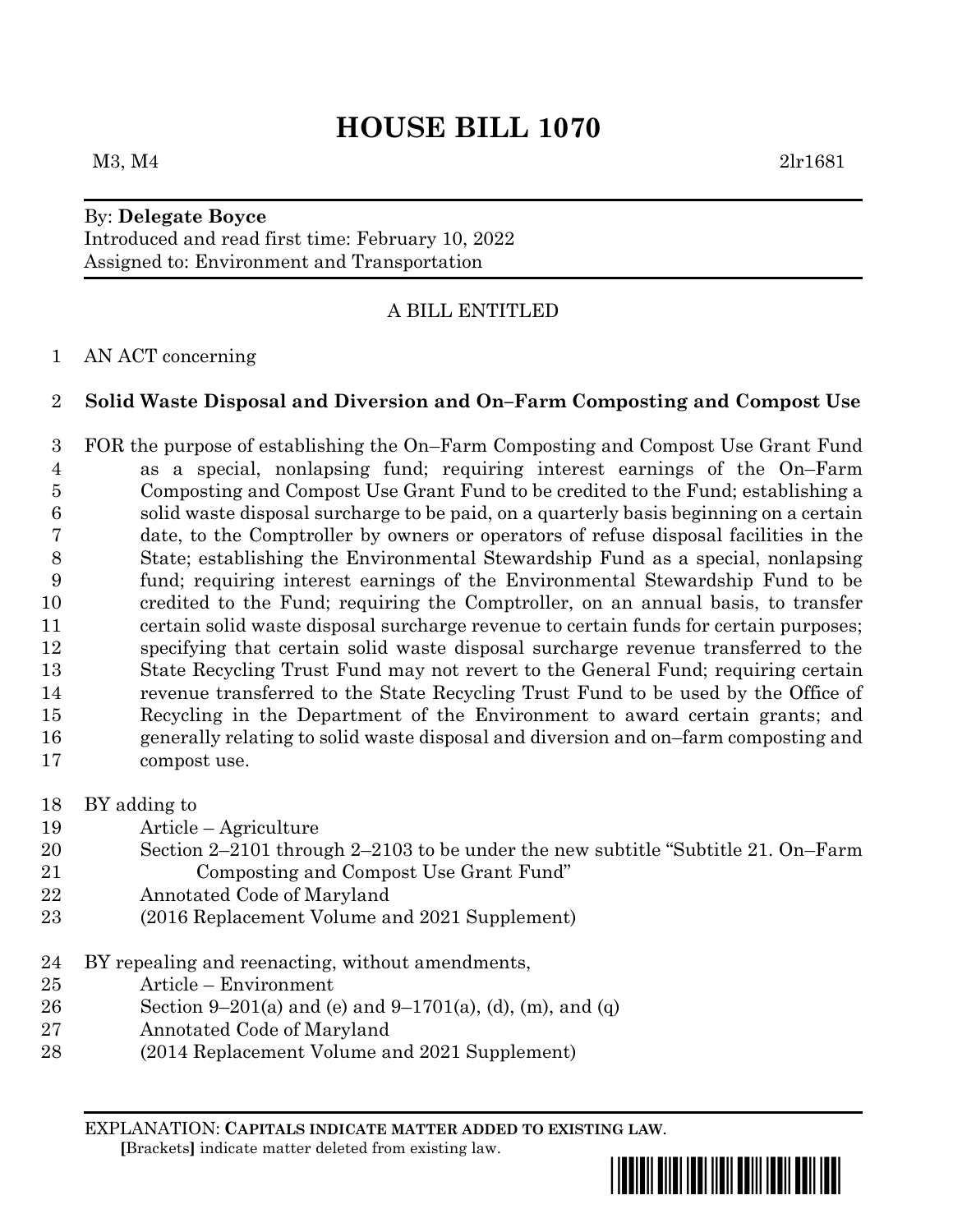- BY repealing and reenacting, with amendments,
- Article Environment
- Section 9–1707(f)
- Annotated Code of Maryland
- (2014 Replacement Volume and 2021 Supplement)
- BY adding to
- Article Environment
- Section 9–17A–01 through 9–17A–06 to be under the new subtitle "Subtitle 17A. Environmental Stewardship"
- Annotated Code of Maryland
- (2014 Replacement Volume and 2021 Supplement)
- BY repealing and reenacting, without amendments,
- Article State Finance and Procurement
- Section 6–226(a)(2)(i)
- Annotated Code of Maryland
- (2021 Replacement Volume)
- BY repealing and reenacting, with amendments,
- Article State Finance and Procurement
- Section 6–226(a)(2)(ii)144. and 145.
- Annotated Code of Maryland
- (2021 Replacement Volume)
- BY adding to
- Article State Finance and Procurement
- Section 6–266(a)(2)(ii)146. and 147.
- Annotated Code of Maryland
- (2021 Replacement Volume)
- SECTION 1. BE IT ENACTED BY THE GENERAL ASSEMBLY OF MARYLAND, That the Laws of Maryland read as follows:
- **Article – Agriculture**
- **SUBTITLE 21. ON–FARM COMPOSTING AND COMPOST USE GRANT FUND.**
- **2–2101.**

## **(A) IN THIS SUBTITLE THE FOLLOWING WORDS HAVE THE MEANINGS INDICATED.**

- **(B) "ELIGIBLE ENTITY" MEANS:**
- **(1) A UNIT OF STATE OR LOCAL GOVERNMENT;**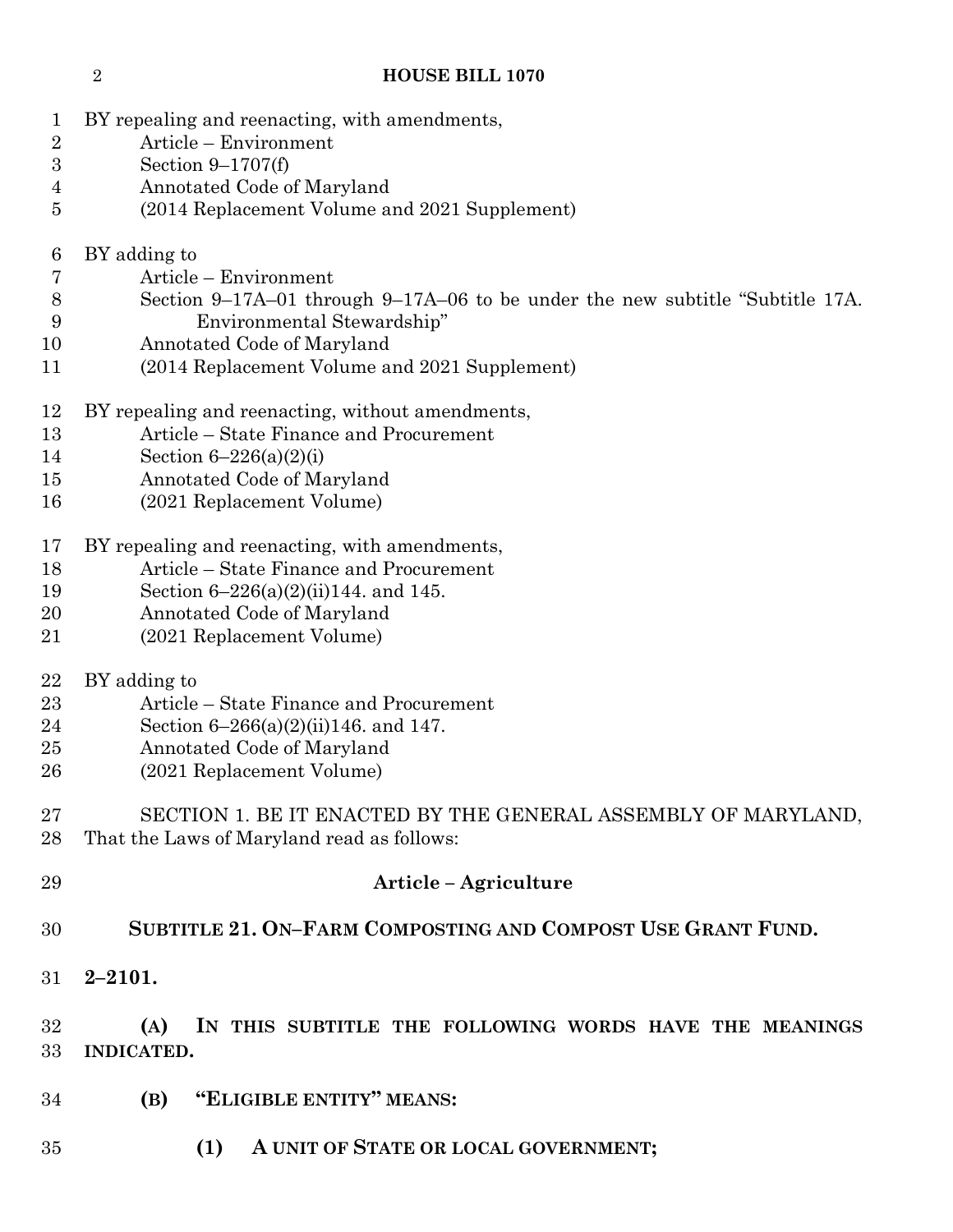**(2) A SOIL CONSERVATION DISTRICT; (3) A LOCAL EDUCATION AGENCY; (4) AN INSTITUTION OF HIGHER EDUCATION; (5) A NONPROFIT ORGANIZATION; (6) A FARMER, INCLUDING AN URBAN FARMER OR A RANCHER; AND (7) A CONSORTIUM OF ANY OF THE ENTITIES IDENTIFIED IN ITEMS (1) THROUGH (6) OF THIS SUBSECTION. (C) "FUND" MEANS THE ON–FARM COMPOSTING AND COMPOST USE GRANT FUND. 2–2102.** 11 (A) **THERE IS AN ON-FARM COMPOSTING AND COMPOST USE GRANT FUND. (B) THE PURPOSE OF THE FUND IS TO AWARD GRANTS TO ELIGIBLE ENTITIES TO ASSIST WITH THE COSTS OF DEVELOPING AND IMPLEMENTING ON–FARM COMPOSTING AND COMPOST USE PROJECTS. (C) THE SECRETARY, IN CONSULTATION WITH THE SECRETARY OF THE ENVIRONMENT, SHALL ADMINISTER THE FUND. (D) (1) THE FUND IS A SPECIAL, NONLAPSING FUND THAT IS NOT SUBJECT TO § 7–302 OF THE STATE FINANCE AND PROCUREMENT ARTICLE. (2) THE STATE TREASURER SHALL HOLD THE FUND SEPARATELY, AND THE COMPTROLLER SHALL ACCOUNT FOR THE FUND. (E) THE FUND CONSISTS OF: (1) THE SOLID WASTE DISPOSAL SURCHARGE REVENUE TRANSFERRED TO THE FUND UNDER § 9–17A–03(F)(3)(I) OF THE ENVIRONMENT ARTICLE; (2) MONEY APPROPRIATED IN THE STATE BUDGET TO THE FUND;**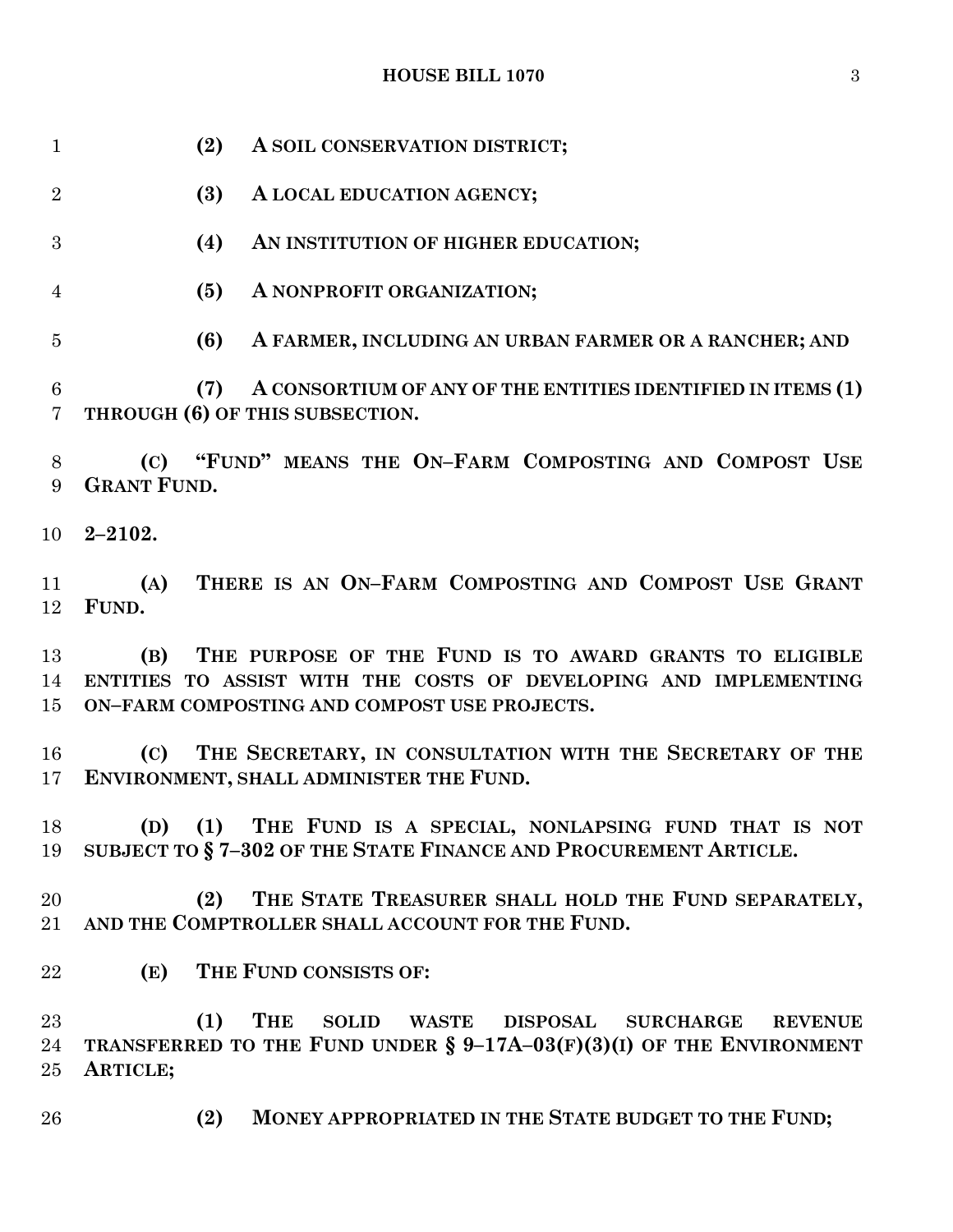|                     | <b>HOUSE BILL 1070</b><br>$\overline{4}$                                                                             |  |  |  |
|---------------------|----------------------------------------------------------------------------------------------------------------------|--|--|--|
| $\mathbf{1}$        | (3)<br><b>INTEREST EARNINGS; AND</b>                                                                                 |  |  |  |
| $\overline{2}$<br>3 | ANY OTHER MONEY FROM ANY OTHER SOURCE ACCEPTED FOR<br>(4)<br>THE BENEFIT OF THE FUND.                                |  |  |  |
| 4                   | THE FUND MAY BE USED ONLY TO AWARD GRANTS TO ELIGIBLE<br>(F)                                                         |  |  |  |
| 5                   | ENTITIES TO ASSIST WITH THE COSTS OF DEVELOPING AND IMPLEMENTING                                                     |  |  |  |
| 6                   | ON-FARM COMPOSTING AND COMPOST USE PROJECTS, INCLUDING THE COSTS OF:                                                 |  |  |  |
| 7<br>8              | PURCHASING COMPOST AND<br>(1)<br>EQUIPMENT FOR<br><b>ON-FARM</b><br><b>COMPOST APPLICATION;</b>                      |  |  |  |
| 9<br>10             | EQUIPMENT AND INFRASTRUCTURE IN SUPPORT OF ON-FARM<br>(2)<br><b>COMPOSTING;</b>                                      |  |  |  |
| 11                  | COMPOSTING MATERIALS GENERATED ON-SITE OR OFF-SITE,<br>(3)                                                           |  |  |  |
| 12                  | INCLUDING ANIMAL MANURE GENERATED ON-SITE AND FOOD SCRAPS GENERATED                                                  |  |  |  |
| 13                  | OFF-SITE;                                                                                                            |  |  |  |
|                     |                                                                                                                      |  |  |  |
| 14                  | (4)<br>COMPOST MANAGEMENT TRAINING UNDER A PROGRAM OFFERED                                                           |  |  |  |
| 15 <sup>15</sup>    | BY THE UNIVERSITY OF MARYLAND EXTENSION, THE U.S. COMPOSTING COUNCIL,                                                |  |  |  |
| 16                  | OR OTHER APPROPRIATE ENTITY;                                                                                         |  |  |  |
| 17                  | (5)<br>(I)<br><b>COMPOST TESTING EQUIPMENT; OR</b>                                                                   |  |  |  |
| 18                  | (II)<br>SUBMITTING COMPOST SAMPLES FOR TESTING TO<br>$\mathbf{A}$                                                    |  |  |  |
| 19                  | <b>LABORATORY WITH APPROPRIATE EXPERTISE;</b>                                                                        |  |  |  |
| 20                  | <b>QUANTIFYING THE BENEFITS OF COMPOST APPLICATION TO SOIL</b><br>(6)                                                |  |  |  |
| 21                  | HEALTH AND CARBON SEQUESTRATION;                                                                                     |  |  |  |
| 22                  | STUDYING IMPACTS OF COMPOST APPLICATION ON ON-FARM<br>(7)                                                            |  |  |  |
| $23\,$              | <b>QUALITY MANAGEMENT</b><br><b>AND</b><br><b>WATER</b><br>TO<br><b>INFORM</b><br><b>RELEVANT</b><br><b>NUTRIENT</b> |  |  |  |
| 24                  | <b>REGULATIONS;</b>                                                                                                  |  |  |  |
|                     |                                                                                                                      |  |  |  |
| 25                  | (8)<br><b>RESEARCHING AND DEVELOPING NEW COMPOST TREATMENTS OR</b>                                                   |  |  |  |
| 26                  | PRODUCTS THAT WILL BENEFIT OR INFORM ON-FARM COMPOST USE;                                                            |  |  |  |
| $27\,$              | CONSULTING WITH A NUTRIENT MANAGEMENT SPECIALIST OR<br>(9)                                                           |  |  |  |
| 28                  | OTHER CONSULTANT; AND                                                                                                |  |  |  |
| 29                  | REGISTERING COMPOST FOR SALE WITHIN THE STATE.<br>(10)                                                               |  |  |  |
|                     |                                                                                                                      |  |  |  |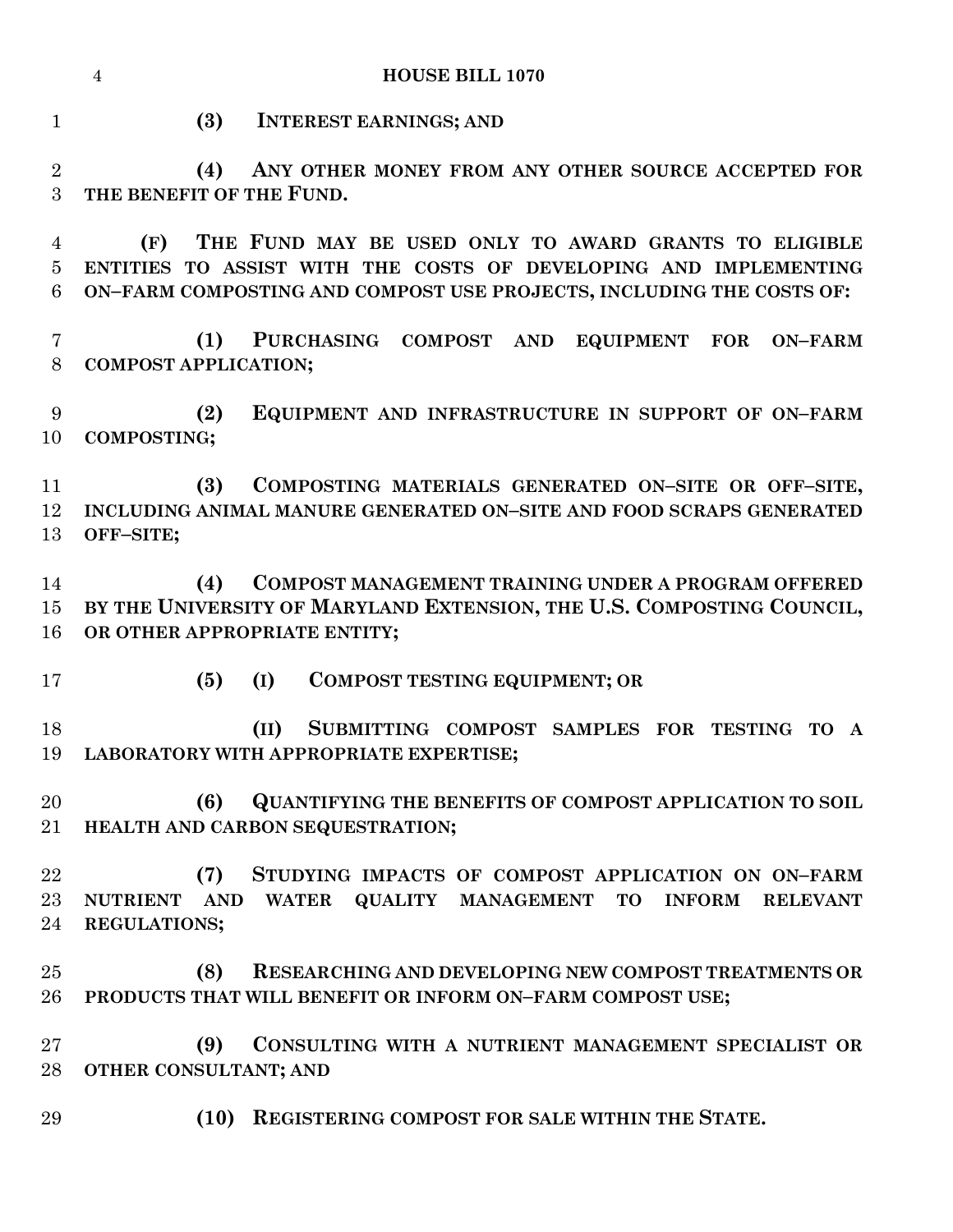**(G) (1) THE STATE TREASURER SHALL INVEST THE MONEY OF THE FUND IN THE SAME MANNER AS OTHER STATE MONEY MAY BE INVESTED.**

 **(2) INTEREST EARNINGS OF THE FUND SHALL BE CREDITED TO THE FUND.**

**2–2103.**

**(A) AN ELIGIBLE ENTITY MAY APPLY FOR A GRANT FROM THE FUND.**

 **(B) (1) THE SECRETARY SHALL ESTABLISH GRANT APPLICATION PROCEDURES.**

**(2) THE GRANT APPLICATION PROCEDURES SHALL INCLUDE:**

 **(I) A PROCESS FOR FACILITATING PARTICIPATION OF ELIGIBLE ENTITIES WITH LIMITED RESOURCES;**

 **(II) A SIMPLE COMMON APPLICATION AND COMMON REPORTING FORMAT;**

 **(III) A PROCESS FOR AUTHORIZING ELIGIBLE ENTITIES TO USE THE ENTITY'S STANDARD ANNUAL REPORT AND "LETTER OF INTEREST" TO MEET APPLICATION AND REPORTING REQUIREMENTS;**

 **(IV) A PROCESS FOR SUBMITTING APPLICATIONS IN WRITING AND THROUGH VIDEO AND AUDIO FORMATS; AND**

 **(V) TRANSLATION SERVICES FOR APPLICANTS TO OVERCOME LANGUAGE BARRIERS IN THE APPLICATION PROCESS.**

 **(C) IN AWARDING GRANTS UNDER THIS SUBTITLE, THE SECRETARY SHALL GIVE PRIORITY FOR PROJECTS:**

 **(1) FOR WHICH AN APPLICANT CLEARLY DESCRIBES HOW THE PROJECT WILL SUPPORT ON–FARM COMPOSTING OR COMPOST USE;**

 **(2) THAT COMPLY WITH COMAR 26.04.11, COMAR 15.18.04, AND OTHER RELEVANT REGULATIONS;**

 **(3) THAT DIVERT ORGANIC WASTE FROM REFUSE DISPOSAL FACILITIES TO INSTEAD BE COMPOSTED WHERE THE RESULTING COMPOST IS RETURNED TO MARYLAND SOIL TO SUPPORT FOOD PRODUCTION;**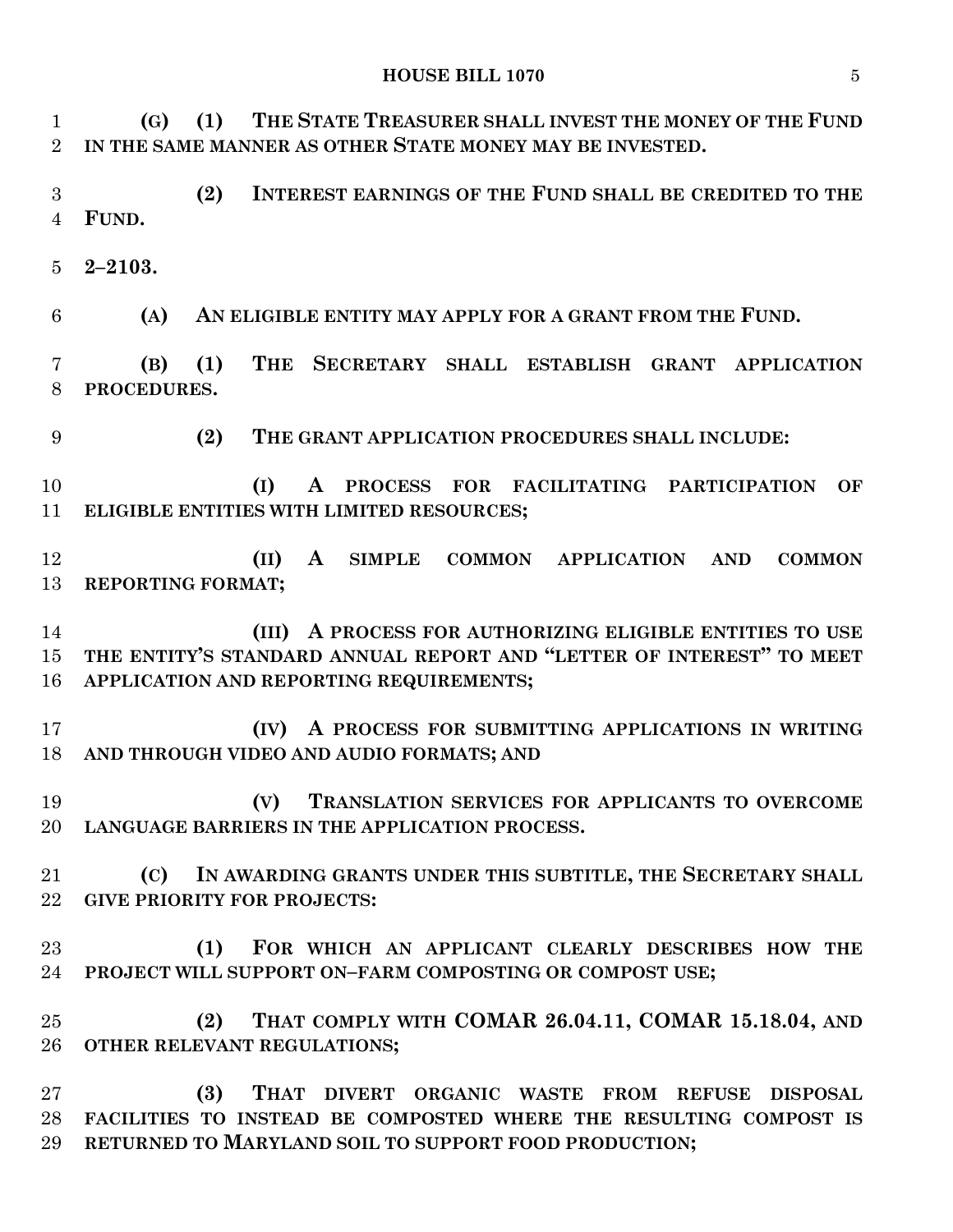| 1<br>$\overline{2}$<br>3 | THE PROJECT;         | (4) | FOR WHICH AN APPLICANT DEMONSTRATES KNOWLEDGE OF BEST<br>PRACTICES IN THE FIELD AND HOW TO INCORPORATE THOSE BEST PRACTICES IN                                           |
|--------------------------|----------------------|-----|--------------------------------------------------------------------------------------------------------------------------------------------------------------------------|
| 4<br>5<br>6              | OR A VETERAN;        | (5) | THAT SERVE A FARM OWNED OR OPERATED BY A FARMER WHO IS<br>A LOW-INCOME INDIVIDUAL, A SOCIALLY DISADVANTAGED INDIVIDUAL, A WOMAN,                                         |
| 7<br>8                   | <b>COMMUNITY; OR</b> | (6) | THAT SERVE A LOW-INCOME OR SOCIALLY DISADVANTAGED                                                                                                                        |
| 9                        |                      | (7) | THAT ENGAGE SMALL OR DIVERSE FARMING OPERATIONS.                                                                                                                         |
| 10                       |                      |     | <b>Article - Environment</b>                                                                                                                                             |
| 11                       | $9 - 201.$           |     |                                                                                                                                                                          |
| 12                       | (a)                  |     | In this subtitle the following words have the meanings indicated.                                                                                                        |
| 13                       | (e)                  |     | "Refuse disposal system" includes:                                                                                                                                       |
| 14                       |                      | (1) | An incinerator;                                                                                                                                                          |
| 15                       |                      | (2) | A transfer station;                                                                                                                                                      |
| 16                       |                      | (3) | A landfill system;                                                                                                                                                       |
| 17                       |                      | (4) | A landfill;                                                                                                                                                              |
| 18                       |                      | (5) | A solid waste processing facility; and                                                                                                                                   |
| 19                       |                      | (6) | Any other solid waste acceptance facility.                                                                                                                               |
| 20                       | $9 - 1701.$          |     |                                                                                                                                                                          |
| 21                       | (a)                  |     | In this subtitle the following words have the meanings indicated.                                                                                                        |
| 22<br>23<br>24           | (d)<br>title.        |     | "Composting" means the controlled aerobic biological decomposition of organic<br>waste material in accordance with the standards established by the Secretary under this |

(m) "Office" means the Office of Recycling within the Department.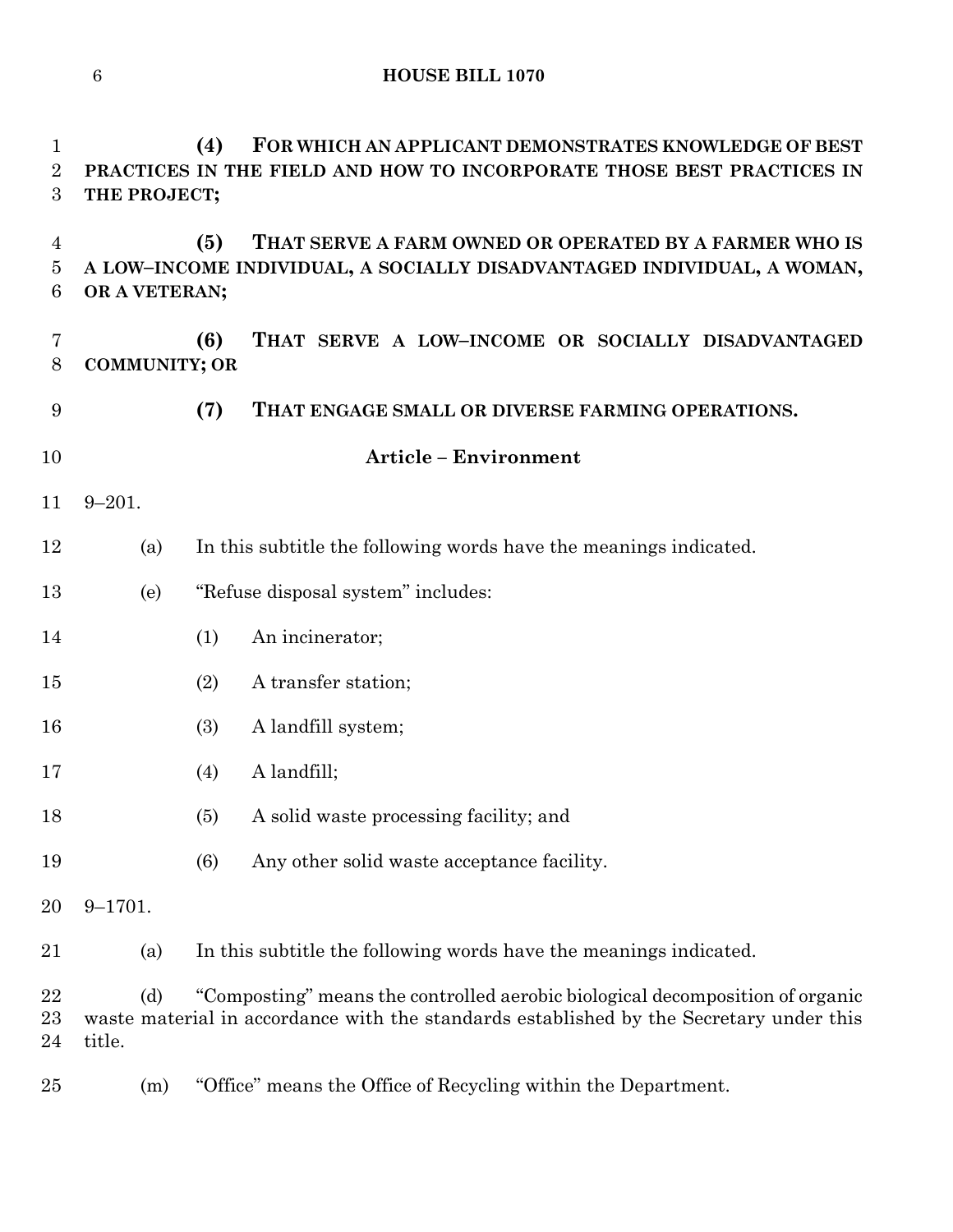(q) "Recycling" means any process in which recyclable materials are collected, separated, or processed and returned to the marketplace in the form of raw materials or products. 9–1707. (f) (1) There is a State Recycling Trust Fund. (2) The Fund shall consist of: (i) The newsprint recycling incentive fee; 8 (ii) The telephone directory recycling incentive fee collected under § 9–1709 of this subtitle; (iii) The covered electronic device manufacturer registration fee collected under § 9–1728 of this subtitle; **(IV) THE SOLID WASTE DISPOSAL SURCHARGE REVENUE TRANSFERRED TO THE FUND UNDER § 9–17A–03(F)(3)(II) OF THIS TITLE; [**(iv)**] (V)** All fines and penalties collected under this subtitle; **[**(v)**] (VI)** Money appropriated in the State budget to the Fund; and **[**(vi)**] (VII)** Any other money from any other source accepted for the benefit of the Fund. (3) The Secretary shall administer the Fund. (4) The Treasurer shall hold the Fund separately and the Comptroller shall account for the Fund. (5) **(I) [**At**] EXCEPT AS PROVIDED IN SUBPARAGRAPH (II) OF THIS PARAGRAPH, AT** the end of each fiscal year, any unspent or unencumbered balance in the Fund that exceeds \$2,000,000 shall revert to the General Fund of the State in accordance with § 7–302 of the State Finance and Procurement Article. **(II) 1. THE SOLID WASTE DISPOSAL SURCHARGE REVENUE TRANSFERRED TO THE FUND UNDER § 9–17A–02(F)(3)(II) OF THIS TITLE IS NOT SUBJECT TO § 7–302 OF THE STATE FINANCE AND PROCUREMENT ARTICLE AND MAY NOT REVERT TO THE GENERAL FUND OF THE STATE. 2. THE OFFICE MAY ESTABLISH A SOLID WASTE** 

**DISPOSAL SURCHARGE ACCOUNT IN THE FUND.**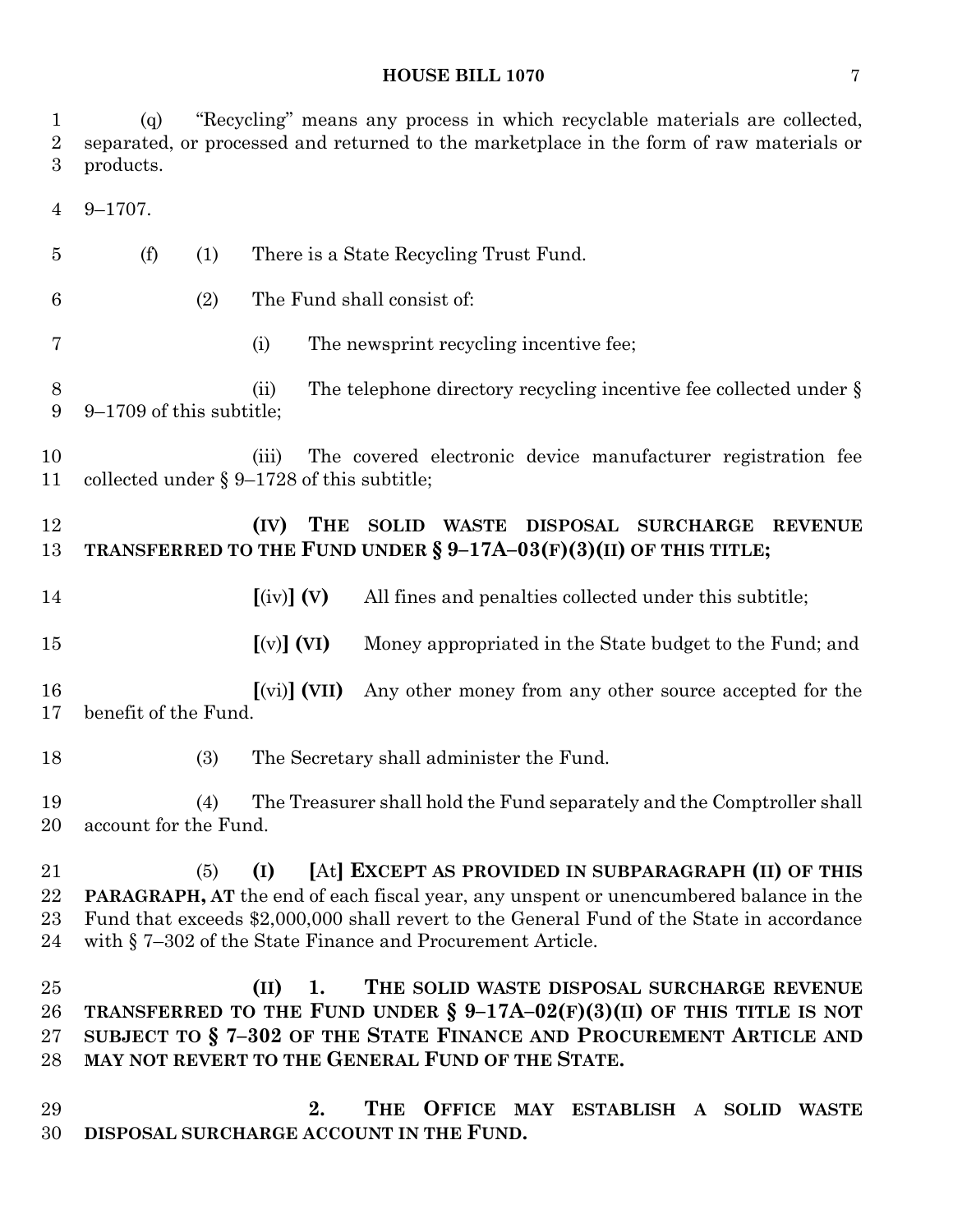|                                       | 8<br><b>HOUSE BILL 1070</b>                                                                                                                                                                              |  |  |  |  |  |
|---------------------------------------|----------------------------------------------------------------------------------------------------------------------------------------------------------------------------------------------------------|--|--|--|--|--|
| $\mathbf 1$                           | (6)<br>In accordance with the State budget, the Fund shall be used only:                                                                                                                                 |  |  |  |  |  |
| $\overline{2}$<br>3                   | To provide grants to the counties to be used by the counties to<br>(i)<br>develop and implement local recycling plans;                                                                                   |  |  |  |  |  |
| $\overline{4}$<br>$\overline{5}$<br>6 | To provide grants to counties that have addressed methods for<br>(ii)<br>the separate collection and recycling of covered electronic devices in accordance with $\S$<br>$9-1703(c)(1)$ of this subtitle; |  |  |  |  |  |
| 7<br>8                                | To provide grants to municipalities to be used by the<br>(iii)<br>municipalities to implement local covered electronic device recycling programs; [and]                                                  |  |  |  |  |  |
| 9<br>10                               | TO PROVIDE GRANTS UNDER §§ 9-17A-04 AND 9-17A-05<br>(IV)<br>OF THIS TITLE; AND                                                                                                                           |  |  |  |  |  |
| 11<br>12                              | $\left[\text{(iv)}\right]$ (V)<br>To carry out the purposes of the land management<br>administration.                                                                                                    |  |  |  |  |  |
| 13<br>14                              | The Treasurer shall invest the money in the Fund in the same<br>(i)<br>(7)<br>manner as other State money may be invested.                                                                               |  |  |  |  |  |
| $15\,$<br>16                          | Any investment earnings of the Fund shall be credited to the<br>(ii)<br>General Fund of the State.                                                                                                       |  |  |  |  |  |
| 17                                    | SUBTITLE 17A. ENVIRONMENTAL STEWARDSHIP.                                                                                                                                                                 |  |  |  |  |  |
| 18                                    | $9-17A-01.$                                                                                                                                                                                              |  |  |  |  |  |
| 19<br>20                              | (A) IN THIS SUBTITLE THE FOLLOWING WORDS HAVE THE MEANINGS<br>INDICATED.                                                                                                                                 |  |  |  |  |  |
| 21                                    | "COMPOSTING" HAS THE MEANING STATED IN § 9-1701 OF THIS TITLE.<br>(B)                                                                                                                                    |  |  |  |  |  |
| 22                                    | "OFFICE" HAS THE MEANING STATED IN § 9-1701 OF THIS TITLE.<br>(C)                                                                                                                                        |  |  |  |  |  |
| 23                                    | "RECYCLING" HAS THE MEANING STATED IN § 9-1701 OF THIS TITLE.<br>(D)                                                                                                                                     |  |  |  |  |  |
| 24<br>25                              | "REFUSE DISPOSAL SYSTEM" HAS THE MEANING STATED IN § 9-201 OF<br>(E)<br>THIS TITLE.                                                                                                                      |  |  |  |  |  |
| $26\,$                                | $9-17A-02.$                                                                                                                                                                                              |  |  |  |  |  |
| $27\,$<br>28                          | THERE IS A SOLID WASTE DISPOSAL SURCHARGE TO BE PAID BY EACH<br>(A)<br>OWNER OR OPERATOR OF A REFUSE DISPOSAL FACILITY IN THE STATE.                                                                     |  |  |  |  |  |
|                                       |                                                                                                                                                                                                          |  |  |  |  |  |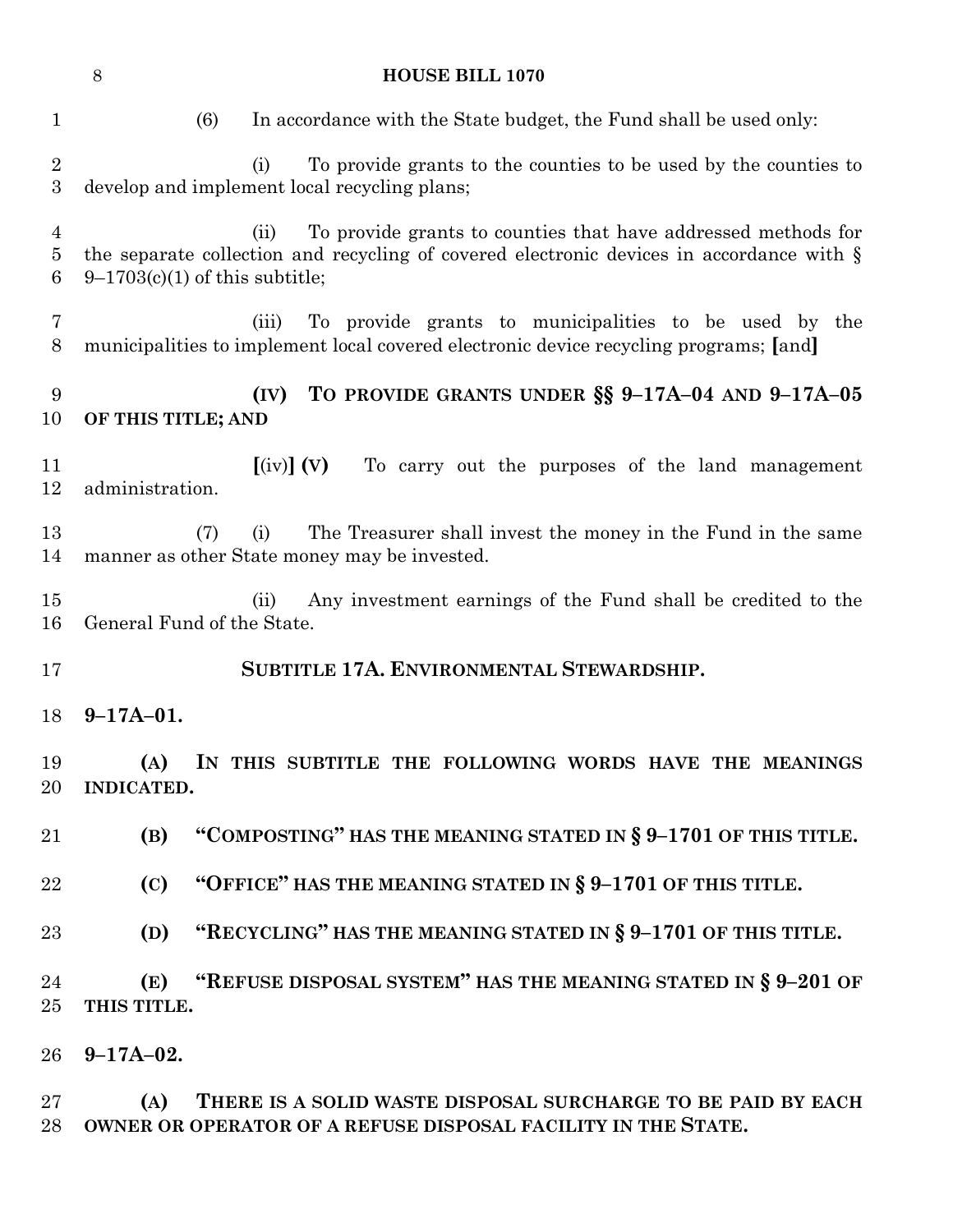**(B) (1) THE SOLID WASTE DISPOSAL SURCHARGE IS \$5 PER TON OF SOLID WASTE PROCESSED BY A REFUSE DISPOSAL SYSTEM.**

 **(2) ON OR BEFORE JANUARY 1, 2028, AND EVERY 5 YEARS THEREAFTER, THE OFFICE SHALL:**

 **(I) ADJUST THE SOLID WASTE DISPOSAL SURCHARGE IN ACCORDANCE WITH THE CONSUMER PRICE INDEX FOR THE MID–ATLANTIC DIVISION; AND**

 **(II) EVALUATE THE SOLID WASTE DISPOSAL SURCHARGE TO DETERMINE WHETHER ADJUSTMENTS TO THE SURCHARGE ARE NECESSARY.**

 **(C) IF A SURCHARGE HAS BEEN ASSESSED ON AN OWNER OR OPERATOR OF A TRANSFER STATION, THE SOLID WASTE DISPOSAL SURCHARGE MAY NOT BE ASSESSED ON AN OWNER OR OPERATOR OF A REFUSE DISPOSAL SYSTEM THAT RECEIVES THE SOLID WASTE FOR FINAL DISPOSAL.**

 **(D) (1) THE COMPTROLLER SHALL COLLECT THE SOLID WASTE DISPOSAL SURCHARGE ASSESSED UNDER THIS SECTION AND DEPOSIT THE REVENUE INTO THE ENVIRONMENTAL STEWARDSHIP FUND ESTABLISHED UNDER § 9–17A–03 OF THIS SUBTITLE.**

 **(2) (I) BEGINNING APRIL 1, 2023, ON A QUARTERLY BASIS, AN OWNER OR OPERATOR OF A REFUSE DISPOSAL SYSTEM SHALL COMPLETE AND SUBMIT, UNDER OATH, A RETURN AND PAY THE SOLID WASTE DISPOSAL SURCHARGE TO THE COMPTROLLER.**

 **(II) A RETURN SUBMITTED UNDER SUBPARAGRAPH (I) OF THIS PARAGRAPH SHALL INCLUDE INFORMATION ON THE NUMBER OF TONS OF SOLID WASTE ACCEPTED FOR DISPOSAL, TRANSFER, OR COLLECTION, AS APPROPRIATE, DURING THE REPORTING PERIOD.**

 **(E) THE COMPTROLLER MAY ADOPT REGULATIONS TO CARRY OUT THIS SECTION.**

**9–17A–03.**

**(A) THERE IS AN ENVIRONMENTAL STEWARDSHIP FUND.**

 **(B) THE PURPOSE OF THE FUND IS TO PROVIDE FUNDING TO THE OFFICE AND THE DEPARTMENT OF AGRICULTURE TO AWARD GRANTS TO ASSIST WITH THE**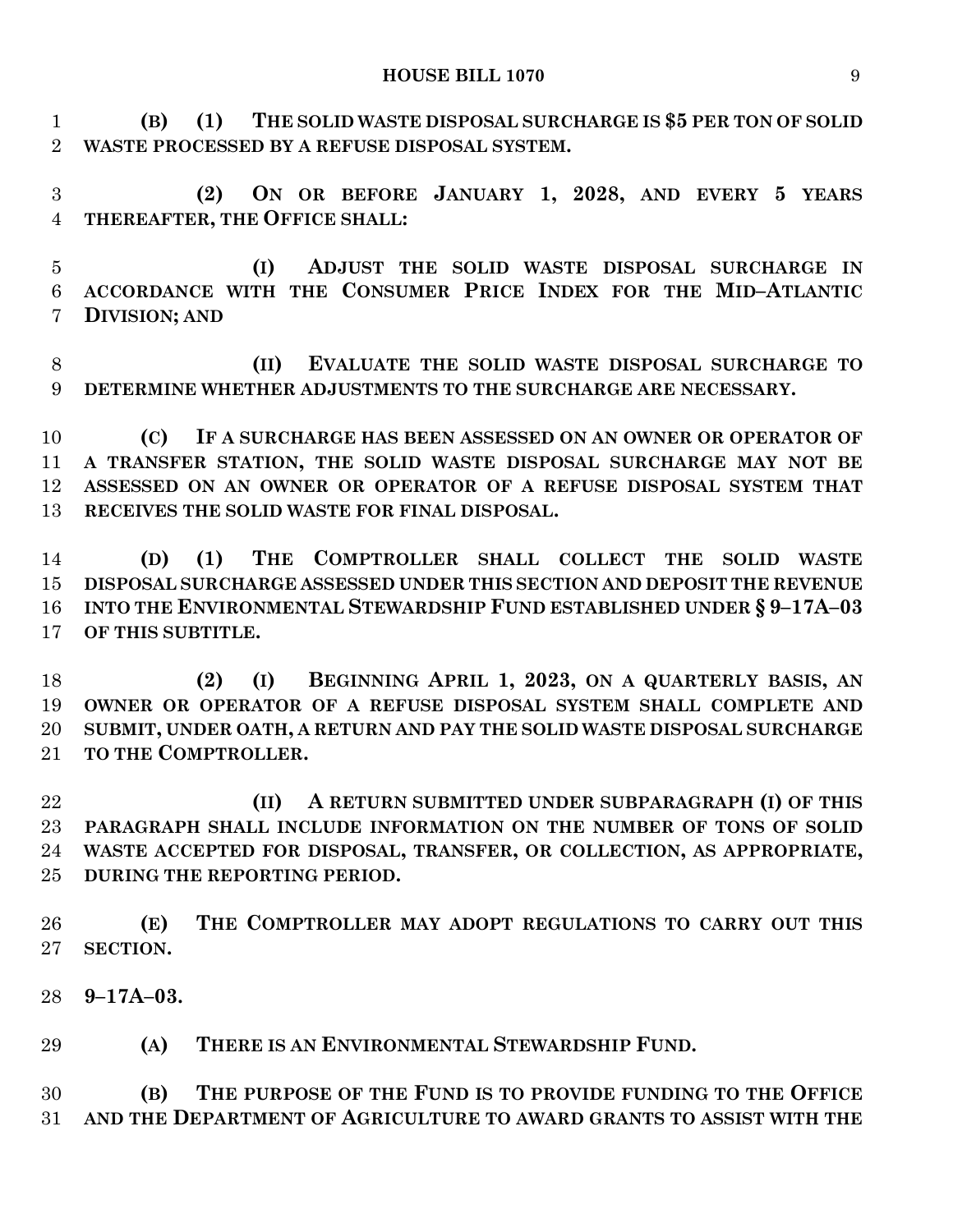| 10<br><b>HOUSE BILL 1070</b>   |                                                                                                                       |                                                                                                                            |  |  |
|--------------------------------|-----------------------------------------------------------------------------------------------------------------------|----------------------------------------------------------------------------------------------------------------------------|--|--|
| $\mathbf{1}$<br>$\overline{2}$ | DEVELOPING, IMPLEMENTING, OR EXPANDING EQUIPMENT,<br><b>COSTS</b><br>OF<br>INFRASTRUCTURE, AND EDUCATION RELATING TO: |                                                                                                                            |  |  |
| 3<br>$\overline{4}$            | STATE;                                                                                                                | (1)<br>REDUCING THE AMOUNT OF SOLID WASTE GENERATED IN THE                                                                 |  |  |
| $\overline{5}$<br>6            | WASTE;                                                                                                                | (2)<br>REUSING, REPAIRING, RECYCLING, AND COMPOSTING SOLID                                                                 |  |  |
| 7                              |                                                                                                                       | (3)<br>EDIBLE FOOD RESCUE;                                                                                                 |  |  |
| 8                              |                                                                                                                       | (4)<br>ON-FARM COMPOSTING AND COMPOST USE; AND                                                                             |  |  |
| 9                              |                                                                                                                       | (5)<br>MINIMIZING ILLEGAL DUMPING.                                                                                         |  |  |
| 10                             | (C)                                                                                                                   | THE COMPTROLLER SHALL ADMINISTER THE FUND.                                                                                 |  |  |
| 11<br>12                       | (D)                                                                                                                   | (1) THE FUND IS A SPECIAL, NONLAPSING FUND THAT IS NOT<br>SUBJECT TO § 7-302 OF THE STATE FINANCE AND PROCUREMENT ARTICLE. |  |  |
| 13<br>14                       |                                                                                                                       | THE STATE TREASURER SHALL HOLD THE FUND SEPARATELY,<br>(2)<br>AND THE COMPTROLLER SHALL ACCOUNT FOR THE FUND.              |  |  |
| 15                             | (E)                                                                                                                   | THE FUND CONSISTS OF:                                                                                                      |  |  |
| 16<br>17                       |                                                                                                                       | (1)<br>THE SOLID WASTE DISPOSAL SURCHARGE REVENUE DEPOSITED<br>INTO THE FUND UNDER § 9-17A-02 OF THIS SUBTITLE;            |  |  |
| 18                             |                                                                                                                       | (2)<br>MONEY APPROPRIATED IN THE STATE BUDGET TO THE FUND;                                                                 |  |  |
| 19                             |                                                                                                                       | (3)<br><b>INTEREST EARNINGS; AND</b>                                                                                       |  |  |
| 20<br>21                       |                                                                                                                       | (4)<br>ANY OTHER MONEY FROM ANY OTHER SOURCE ACCEPTED FOR<br>THE BENEFIT OF THE FUND.                                      |  |  |
| 22                             | (F)                                                                                                                   | (1) THE FUND MAY BE USED ONLY TO:                                                                                          |  |  |
| 23<br>24                       |                                                                                                                       | PROVIDE THE FUNDING NECESSARY TO AWARD GRANTS<br>(I)<br>UNDER TITLE 2, SUBTITLE 21 OF THE AGRICULTURE ARTICLE;             |  |  |
| 25<br>26                       |                                                                                                                       | PROVIDE THE FUNDING NECESSARY TO AWARD GRANTS<br>(II)<br>UNDER §§ 9-17A-04 AND 9-17A-05 OF THIS SUBTITLE; AND              |  |  |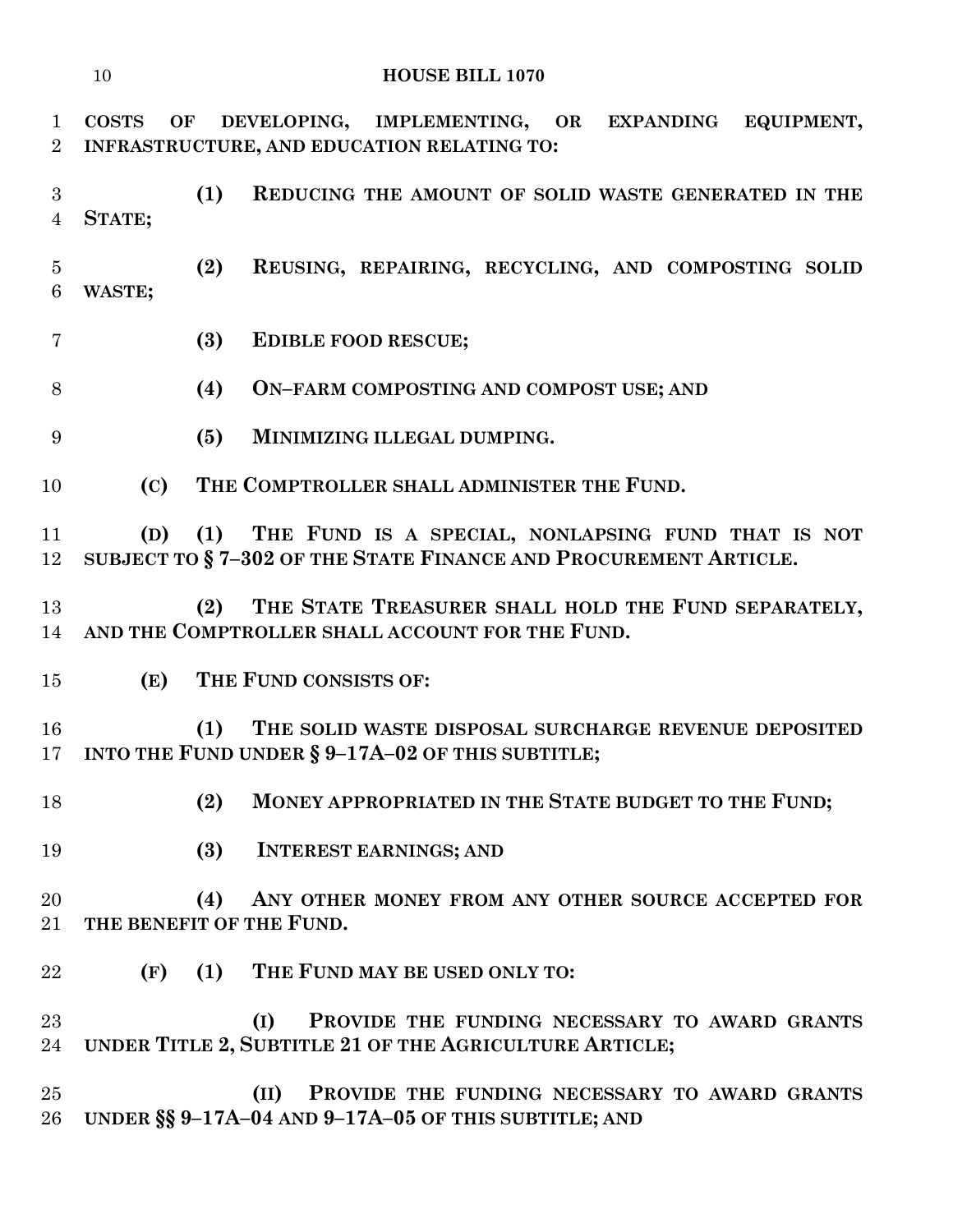**(III) COVER THE REASONABLE ADMINISTRATIVE COSTS OF: 1. THE COMPTROLLER TO ADMINISTER THE FUND; 2. THE DEPARTMENT OF AGRICULTURE TO AWARD GRANTS UNDER TITLE 2, SUBTITLE 21 OF THE AGRICULTURE ARTICLE; AND 3. THE OFFICE TO AWARD GRANTS UNDER §§ 9–17A–04 AND 9–17A–05 OF THIS SUBTITLE. (2) UP TO 10% OF THE ESTIMATED ANNUAL SOLID WASTE SURCHARGE REVENUE MAY BE USED TO COVER REASONABLE ADMINISTRATIVE COSTS UNDER PARAGRAPH (1)(III) OF THIS SUBSECTION. (3) ON AN ANNUAL BASIS, AFTER COVERING REASONABLE ADMINISTRATIVE COSTS, THE COMPTROLLER SHALL TRANSFER: (I) 50% OF THE MONEY IN THE FUND TO THE ON–FARM COMPOSTING AND COMPOST USE GRANT FUND ESTABLISHED UNDER TITLE 2, SUBTITLE 21 OF THE AGRICULTURE ARTICLE; AND (II) 50% OF THE MONEY IN THE FUND TO THE STATE RECYCLING TRUST FUND ESTABLISHED UNDER § 9–1707(F) OF THIS TITLE. (G) (1) THE STATE TREASURER SHALL INVEST THE MONEY OF THE FUND IN THE SAME MANNER AS OTHER STATE MONEY MAY BE INVESTED. (2) INTEREST EARNINGS OF THE FUND SHALL BE CREDITED TO THE FUND. 9–17A–04. (A) OF THE REVENUE TRANSFERRED TO THE STATE RECYCLING TRUST FUND UNDER § 9–17A–03(F)(3)(II) OF THIS SUBTITLE, 50% SHALL BE USED BY THE OFFICE TO PROVIDE GRANTS TO COUNTIES, INCLUDING BALTIMORE CITY AND MID–SHORE COUNTIES, FOR DEVELOPING AND IMPLEMENTING ACTIVITIES THAT ADVANCE WASTE PREVENTION, REUSE, REPAIR, RECYCLING, OR COMPOSTING OR MINIMIZE ILLEGAL DUMPING IN THE STATE, INCLUDING FOR:**

 **(1) DEVELOPING, MAINTAINING, OR EXPANDING LOCAL REUSE, REPAIR, RECYCLING, AND COMPOSTING INFRASTRUCTURE, AS WELL AS INFRASTRUCTURE THAT MINIMIZES ILLEGAL DUMPING;**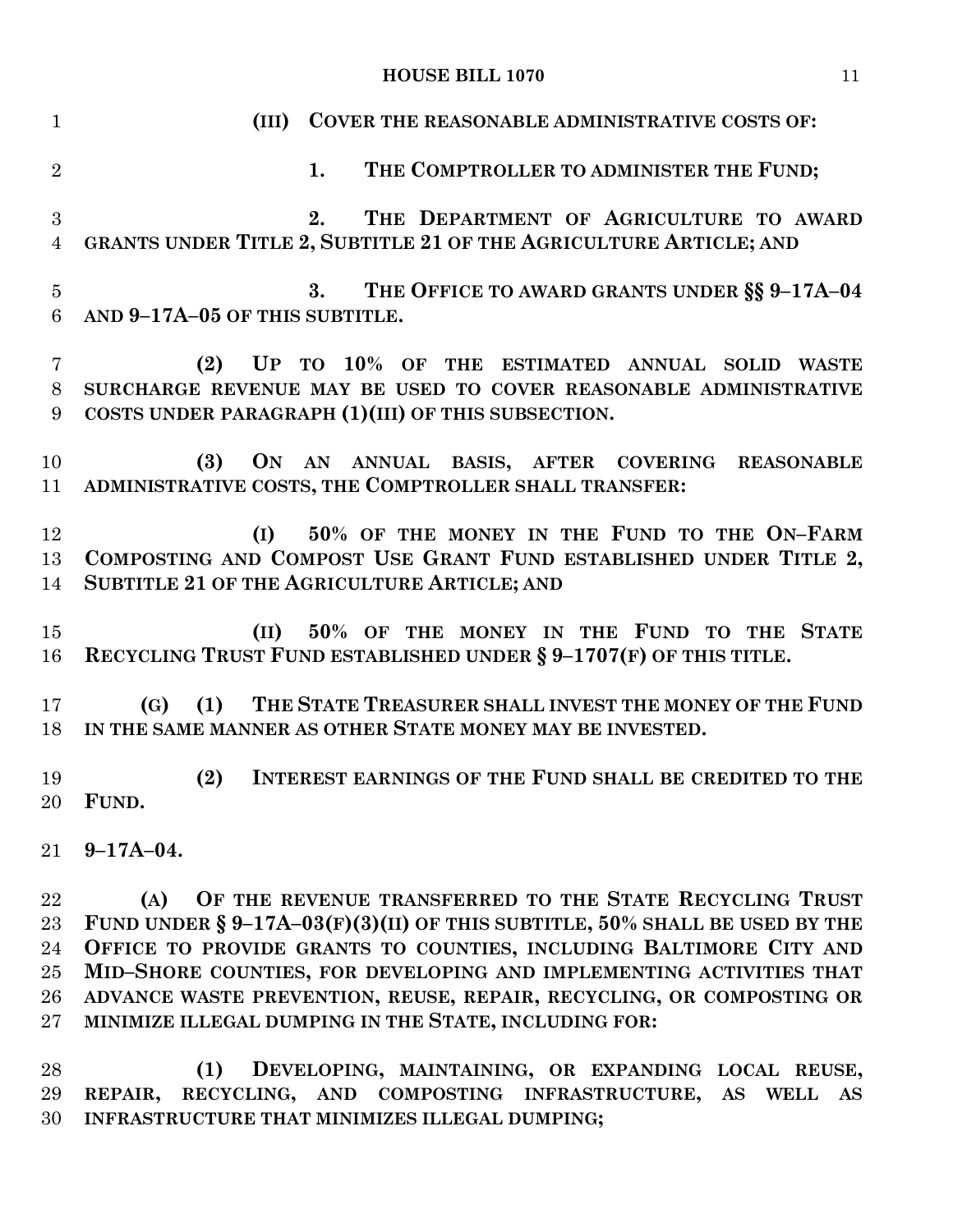**(2) DEVELOPING, MAINTAINING, OR EXPANDING LOCAL REUSE, REPAIR, RECYCLING, AND COMPOSTING PROGRAMS, AS WELL AS PROGRAMS TO MINIMIZE ILLEGAL DUMPING;**

 **(3) ENCOURAGING SOURCE–SEPARATION OF UNCONTAMINATED MATERIALS;**

 **(4) PROVIDING EDUCATION AND TECHNICAL ASSISTANCE TO PUBLIC AND PRIVATE ENTITIES, INCLUDING SMALL HAULERS, TO ADVANCE WASTE PREVENTION, REUSE, REPAIR, RECYCLING, AND COMPOSTING AND TO MINIMIZE ILLEGAL DUMPING;**

 **(5) COLLECTING AND COMPOSTING SOURCE–SEPARATED COMPOSTABLE MATERIALS; AND**

 **(6) DEVELOPING, MAINTAINING, OR EXPANDING MEASURES THAT ADDRESS AND MINIMIZE ILLEGAL DUMPING, INCLUDING MEASURES RELATING TO:**

- **(I) COMMUNITY AND RIVER CLEAN–UPS AND CAMPAIGNS;**
- **(II) TRAINING AND RESOURCES FOR SMALL HAULERS;**
- **(III) SURVEILLANCE CAMERAS;**
- **(IV) DROP–OFF RECYCLING RECEPTACLES;**

 **(V) RESOURCE RECYCLING CENTERS THAT ACCEPT A WIDE RANGE OF MATERIALS; AND**

**(VI) ALTERNATIVES TO SINGLE–USE PLASTICS.**

 **(B) A COUNTY MAY APPLY FOR A GRANT UNDER THIS SECTION IF THE COUNTY HAS:**

 **(1) CREATED A SEPARATE ACCOUNT IN ITS GENERAL FUND TO DEPOSIT THE GRANT MONEY; AND** 

 **(2) ESTABLISHED ACCOUNTING PROCEDURES TO ENSURE THAT GRANT MONEY IN THE SEPARATE ACCOUNT IS SPENT ONLY IN ACCORDANCE WITH THIS SECTION.**

 **(C) (1) A COUNTY THAT IS AWARDED A GRANT UNDER THIS SECTION SHALL REPORT TO THE OFFICE AT THE END OF EACH FISCAL YEAR ON:**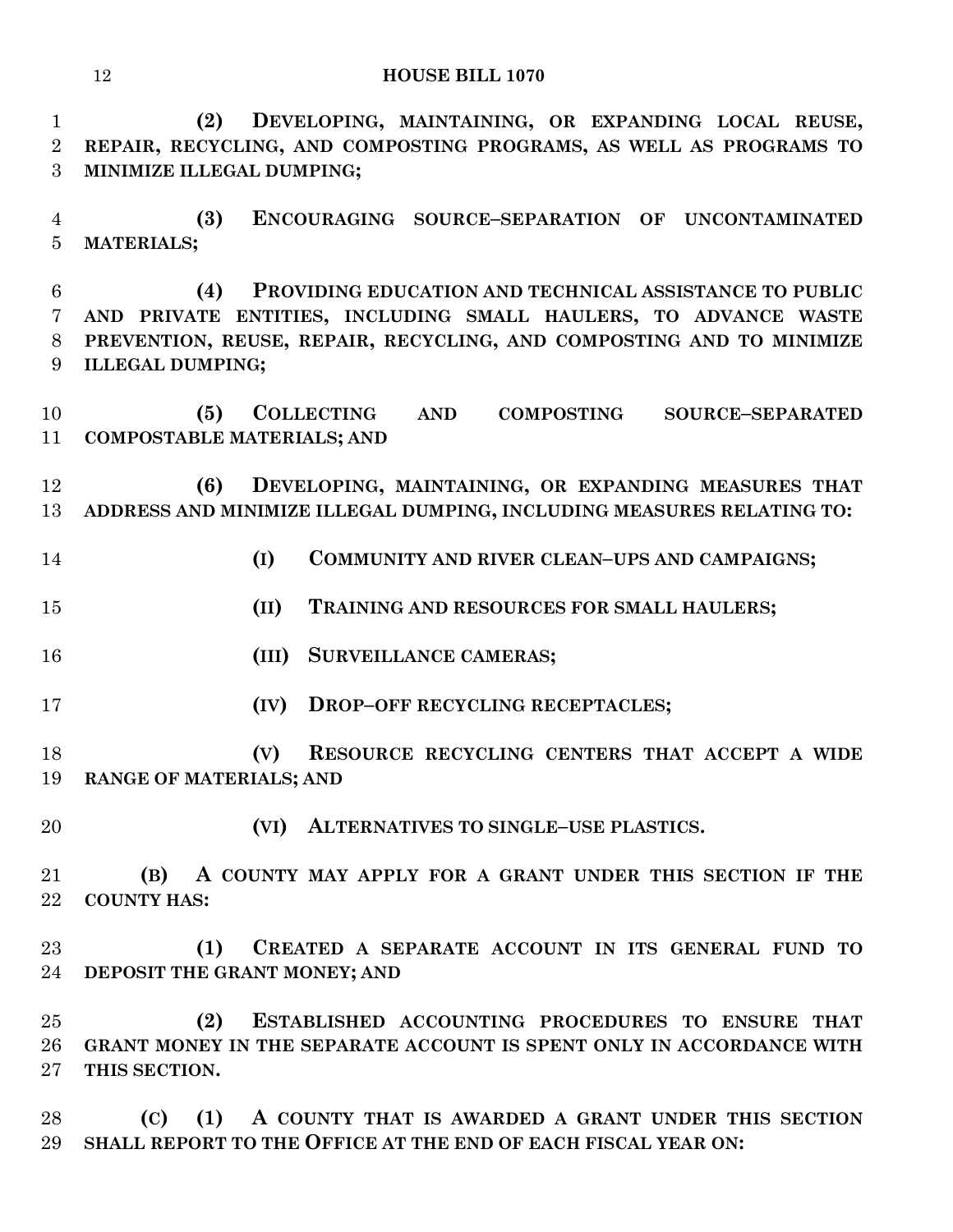**(I) THE ACTIVITIES UNDERTAKEN UNDER THE GRANT TO INCREASE THE COUNTY'S PROPORTION OF WASTE DIVERSION, INCLUDING THE** 

 **SPECIFIC ACTIVITIES RELATING TO WASTE PREVENTION, REUSE, REPAIR, RECYCLING, AND COMPOSTING; (II) THE ACTIVITIES UNDERTAKEN UNDER THE GRANT TO MINIMIZE ILLEGAL DUMPING; AND (III) THE GAINS ACHIEVED IN WASTE DIVERSION PRACTICES AND ADDRESSING ILLEGAL DUMPING. (2) THE REPORT REQUIRED UNDER THIS SUBSECTION: (I) MAY BE SUBMITTED ELECTRONICALLY; AND (II) SHALL BE POSTED ON THE COUNTY'S WEBSITE. 9–17A–05. (A) IN THIS SECTION, "ELIGIBLE ENTITY" MEANS: (1) A UNIT OF STATE OR LOCAL GOVERNMENT; (2) A LOCAL EDUCATION AGENCY; (3) AN INSTITUTION OF HIGHER EDUCATION; (4) A NONPROFIT ORGANIZATION; (5) A FARMER OR RANCHER; (6) A BUSINESS THAT IS: (I) OPERATING IN THE STATE IN GOOD STANDING; AND (II) INTENDED TO OPERATE AT A PROFIT AND RETURN A PROFIT** 

**TO ITS OWNERS; OR**

 **(7) A CONSORTIUM OF ANY OF THE ENTITIES IDENTIFIED IN ITEMS (1) THROUGH (6) OF THIS SUBSECTION.**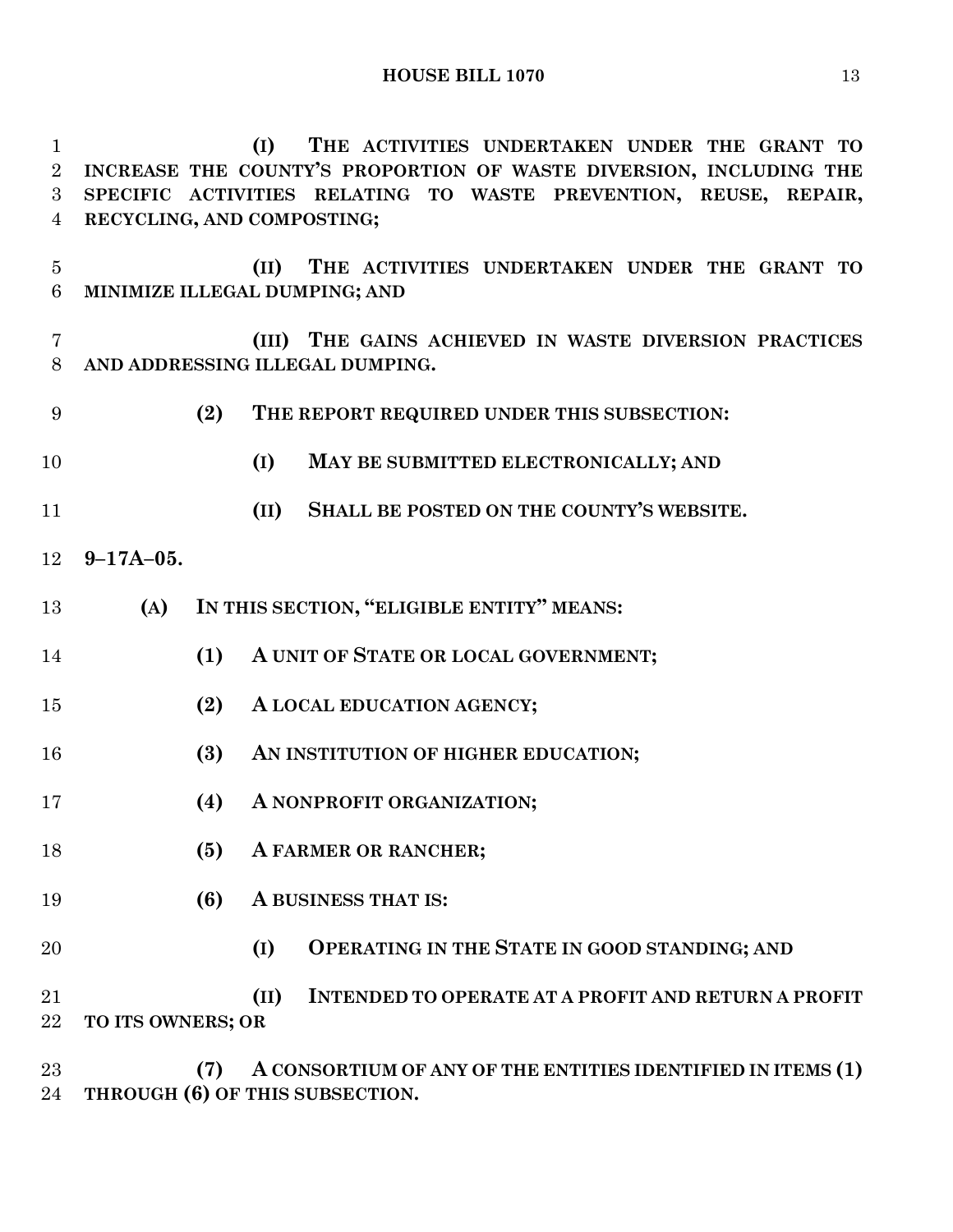**(B) (1) OF THE REVENUE TRANSFERRED TO THE STATE RECYCLING TRUST FUND UNDER § 9–17A–03(F)(3)(II) OF THIS SUBTITLE, 50% SHALL BE USED BY THE OFFICE TO AWARD GRANTS TO ELIGIBLE ENTITIES FOR:**

 **(I) DEVELOPING, MAINTAINING, OR EXPANDING LOCAL REUSE, REPAIR, RECYCLING, AND COMPOSTING INFRASTRUCTURE, AS WELL AS INFRASTRUCTURE THAT MINIMIZES ILLEGAL DUMPING;**

 **(II) DEVELOPING, MAINTAINING, OR EXPANDING LOCAL REUSE, REPAIR, RECYCLING, AND COMPOSTING PROGRAMS, AS WELL AS PROGRAMS TO MINIMIZE ILLEGAL DUMPING;**

 **(III) ENCOURAGING SOURCE–SEPARATION OF UNCONTAMINATED MATERIALS;**

 **(IV) PROVIDING EDUCATION AND TECHNICAL ASSISTANCE TO PUBLIC AND PRIVATE ENTITIES, INCLUDING SMALL HAULERS, TO:**

 **1. ADVANCE WASTE PREVENTION, REUSE, REPAIR, RECYCLING, AND COMPOSTING; AND**

**2. MINIMIZE ILLEGAL DUMPING;**

 **(V) COLLECTING AND COMPOSTING SOURCE–SEPARATED COMPOSTABLE MATERIALS;**

 **(VI) ENABLING RESTAURANTS, MULTIFAMILY HOUSING PROPERTY MANAGERS, SMALL HAULERS, AND OTHER SMALL BUSINESSES TO DEVELOP, MAINTAIN, OR EXPAND PROGRAMS AND PROCURE NECESSARY EQUIPMENT FOR WASTE DIVERSION AND TO MINIMIZE ILLEGAL DUMPING; AND** 

 **(VII) DEVELOPING, MAINTAINING, OR EXPANDING MEASURES THAT ADDRESS AND MINIMIZE ILLEGAL DUMPING, INCLUDING MEASURES RELATING TO:**

 **1. COMMUNITY AND RIVER CLEAN–UPS AND CAMPAIGNS; 2. TRAINING AND RESOURCES FOR SMALL HAULERS; 3. SURVEILLANCE CAMERAS;**

**4. DROP–OFF RECYCLING RECEPTACLES;**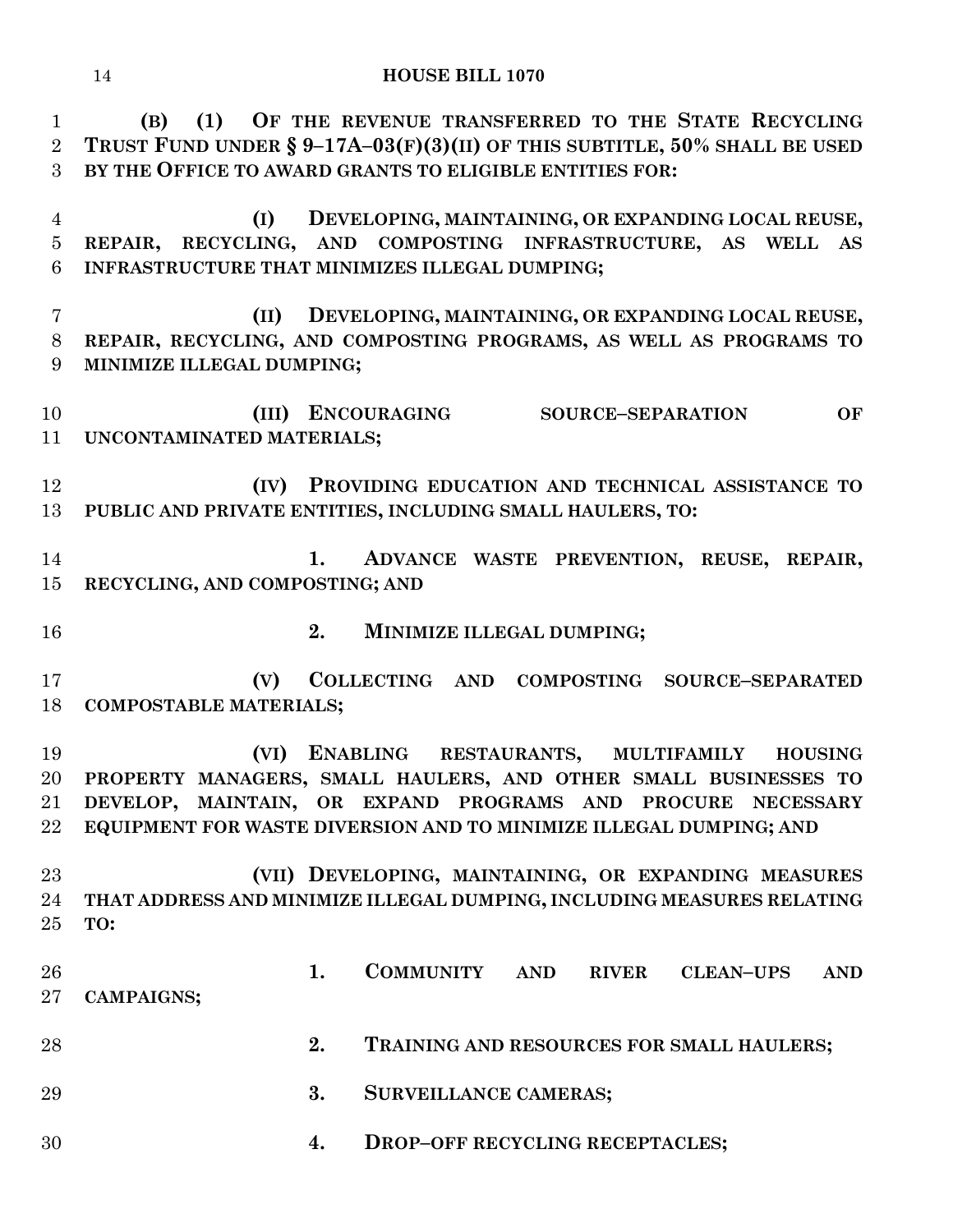**5. RESOURCE RECYCLING CENTERS THAT ACCEPT A WIDE RANGE OF MATERIALS; AND 6. ALTERNATIVES TO SINGLE–USE PLASTICS. (2) THE OFFICE SHALL ENSURE THAT GRANTS AWARDED UNDER THIS SUBSECTION ARE AWARDED EQUITABLY AMONG ACTIVITIES RELATING TO WASTE PREVENTION, REUSE, REPAIR, RECYCLING, COMPOSTING, AND MINIMIZING ILLEGAL DUMPING. (C) AN ELIGIBLE ENTITY MAY APPLY FOR A GRANT UNDER THIS SECTION. (D) (1) THE OFFICE SHALL ESTABLISH GRANT APPLICATION PROCEDURES. (2) THE GRANT APPLICATION PROCEDURES SHALL INCLUDE: (I) A PROCESS FOR FACILITATING THE PARTICIPATION OF ELIGIBLE ENTITIES WITH LIMITED RESOURCES; (II) A SIMPLE COMMON APPLICATION AND COMMON REPORTING FORMAT; (III) A PROCESS FOR AUTHORIZING ELIGIBLE ENTITIES TO USE THE ENTITY'S STANDARD ANNUAL REPORT AND "LETTER OF INTEREST" TO MEET APPLICATION AND REPORTING REQUIREMENTS; (IV) A PROCESS FOR SUBMITTING APPLICATIONS IN WRITING AND THROUGH VIDEO AND AUDIO FORMATS; AND (V) TRANSLATION SERVICES FOR APPLICANTS TO OVERCOME LANGUAGE BARRIERS IN THE APPLICATION PROCESS. (E) IN AWARDING GRANTS UNDER THIS SECTION, THE SECRETARY SHALL GIVE PRIORITY FOR PROJECTS: (1) FOR WHICH AN APPLICANT CLEARLY DESCRIBES THE PROJECT AND GOALS, INCLUDING A DESCRIPTION OF HOW THE PROJECT WILL ACHIEVE WASTE PREVENTION, REUSE, REPAIR, RECYCLING, OR COMPOSTING GOALS OR** 

**PREVENT ILLEGAL DUMPING IN THE STATE;**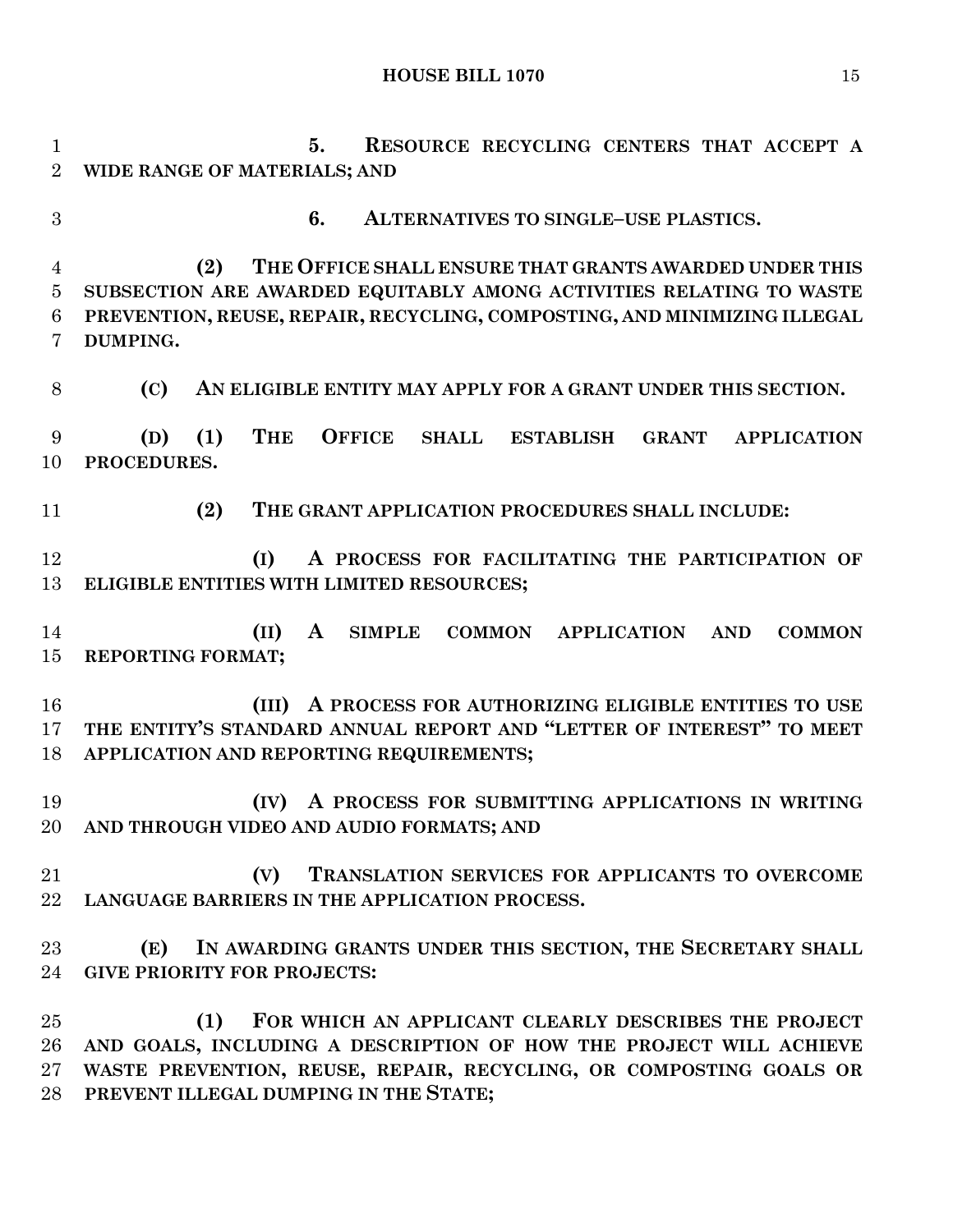**(2) FOR WHICH AN APPLICANT CLEARLY DESCRIBES HOW THE PROJECT WILL PROVIDE DIRECT, MEANINGFUL, AND ASSURED BENEFITS TO THE COMMUNITY AND ADDRESS IMPORTANT COMMUNITY NEEDS;**

 **(3) THAT REUSE, RECYCLE, OR COMPOST MATERIALS WITHIN THE LOCAL COMMUNITY;**

 **(4) THAT INVOLVE THE CONSTRUCTION, RENOVATION, OR EXPANSION OF SITES TO INCREASE IN–STATE INFRASTRUCTURE FOR WASTE PREVENTION, REUSE, REPAIR, RECYCLING, OR COMPOSTING IN THE STATE;**

 **(5) THAT SERVE A MARGINALIZED, LOW–INCOME, OR SOCIALLY DISADVANTAGED COMMUNITY;**

 **(6) THAT MINIMIZE NEGATIVE IMPACTS AND MAXIMIZE BENEFITS TO THE LOCAL COMMUNITY, INCLUDING JOBS CREATED FOR THE COMMUNITY, JOB TRAINING, OR SUPPORT FOR HIRING AND LEADERSHIP DEVELOPMENT PRACTICES THAT ARE INCLUSIVE AND PROVIDE LIVING WAGES; AND**

 **(7) THAT CLEAN UP DEBRIS IN AREAS AFFECTED BY ILLEGAL DUMPING AND INCORPORATE COMPONENTS OF WASTE PREVENTION AND REUSE, REPAIR, RECYCLING, OR COMPOSTING THE DEBRIS.**

**9–17A–06.**

 **(A) (1) ON OR BEFORE DECEMBER 1 EACH YEAR, BEGINNING IN 2023, THE OFFICE, IN COORDINATION WITH THE DEPARTMENT OF AGRICULTURE, SHALL REPORT TO THE GENERAL ASSEMBLY, IN ACCORDANCE WITH § 2–1257 OF THE STATE GOVERNMENT ARTICLE, ON THE GRANTS AWARDED UNDER TITLE 2, SUBTITLE 21 OF THE AGRICULTURE ARTICLE AND UNDER §§ 9–17A–04 AND 9–17A–05 OF THIS SUBTITLE.**

 **(2) THE REPORT SHALL INCLUDE: (I) THE NUMBER AND TYPES OF GRANTS AWARDED; AND (II) THE IMPACT OF GRANT AWARDS ON: 1. JOB CREATION AND OTHER BENEFITS TO THE STATE; 2. WASTE PREVENTION AND DIVERSION; AND 3. THE QUANTITY OF COMPOST UTILIZED BY FARMERS.**